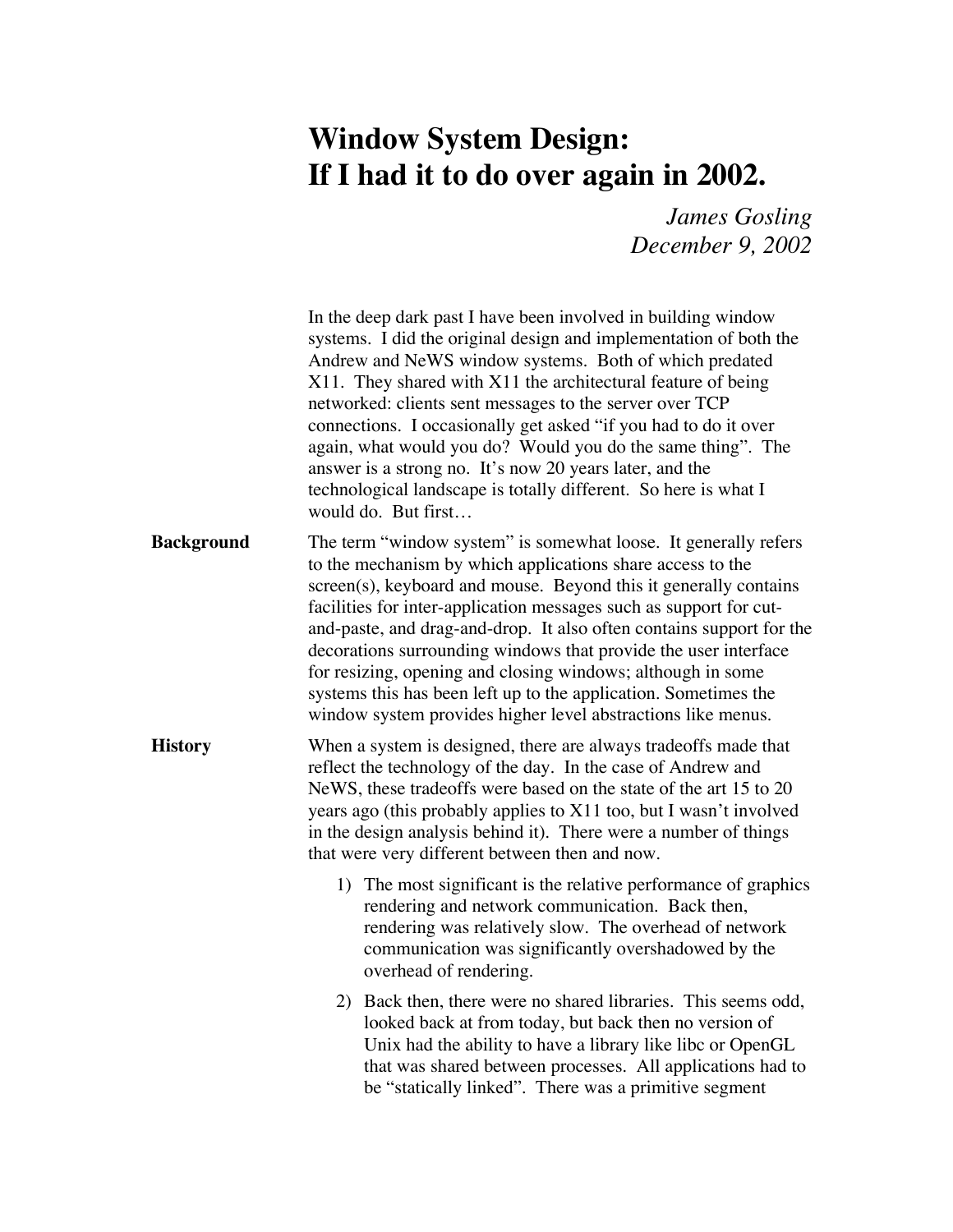|                         | sharing facility that allowed one segment per process to be<br>shared, that was at the beginning of the address space; but it<br>wasn't powerful enough for this purpose.                                                                                                                                                                                                                                                                              |
|-------------------------|--------------------------------------------------------------------------------------------------------------------------------------------------------------------------------------------------------------------------------------------------------------------------------------------------------------------------------------------------------------------------------------------------------------------------------------------------------|
|                         | 3) Putting large things, like windowing libraries, into the<br>kernel is generally a bad idea. It has a significant negative<br>impact on the reliability and testability of the system.                                                                                                                                                                                                                                                               |
|                         | 4) When hardware acceleration was available, it generally had<br>no interlocking mechanisms for arbitrating amongst<br>independent threads that were trying to use it. This<br>generally meant that either the accelerator was permanently<br>allocated to a thread (very common, since acceleration was<br>normally 3D hardware used exclusively for CAD), or there<br>was an software interlock mechanism that added some cost<br>to each operation. |
|                         | So, given these, where do you put all of the code that is involved in<br>the window system – including the graphics rendering library?<br>Remember that rendering libraries tended to be large, since<br>hardware acceleration was almost non-existent.                                                                                                                                                                                                |
|                         | They couldn't be in each user process, since without being shared,<br>they would take up an unacceptable amount of RAM. So the only<br>way to get one copy of the code, and have it outside of the kernel,<br>was to have it in one process, and to have applications<br>communicate with this "window server".                                                                                                                                        |
| <b>What's different</b> | But today, while putting large amounts of code into the kernel is<br>still a bad idea, rendering performance has improved dramatically,<br>and most operating systems have shared libraries. The increase in<br>rendering performance has outstripped Moore's law, which in turn<br>has outstripped the increase in generally available bandwidth,<br>making the overhead of shipping requests through the network an<br>unacceptable burden.          |
|                         | High performance 3D rendering hardware has become so common<br>that it is actually difficult to buy a computer that doesn't have any.<br>And an important feature of most accelerators is that they have<br>facilities to efficiently handle multithreaded access. It has become<br>a standard part of a computer's architecture, alongside integer<br>arithmetic, floating point arithmetic, and networking.                                          |
|                         | The level of aspiration of applications has increased dramatically.<br>The 3D hardware is there because it is used. Even old-school<br>applications, like word processors, that one would think of as just<br>needing simple 2D graphics are using acceleration for such things<br>as image scaling.                                                                                                                                                   |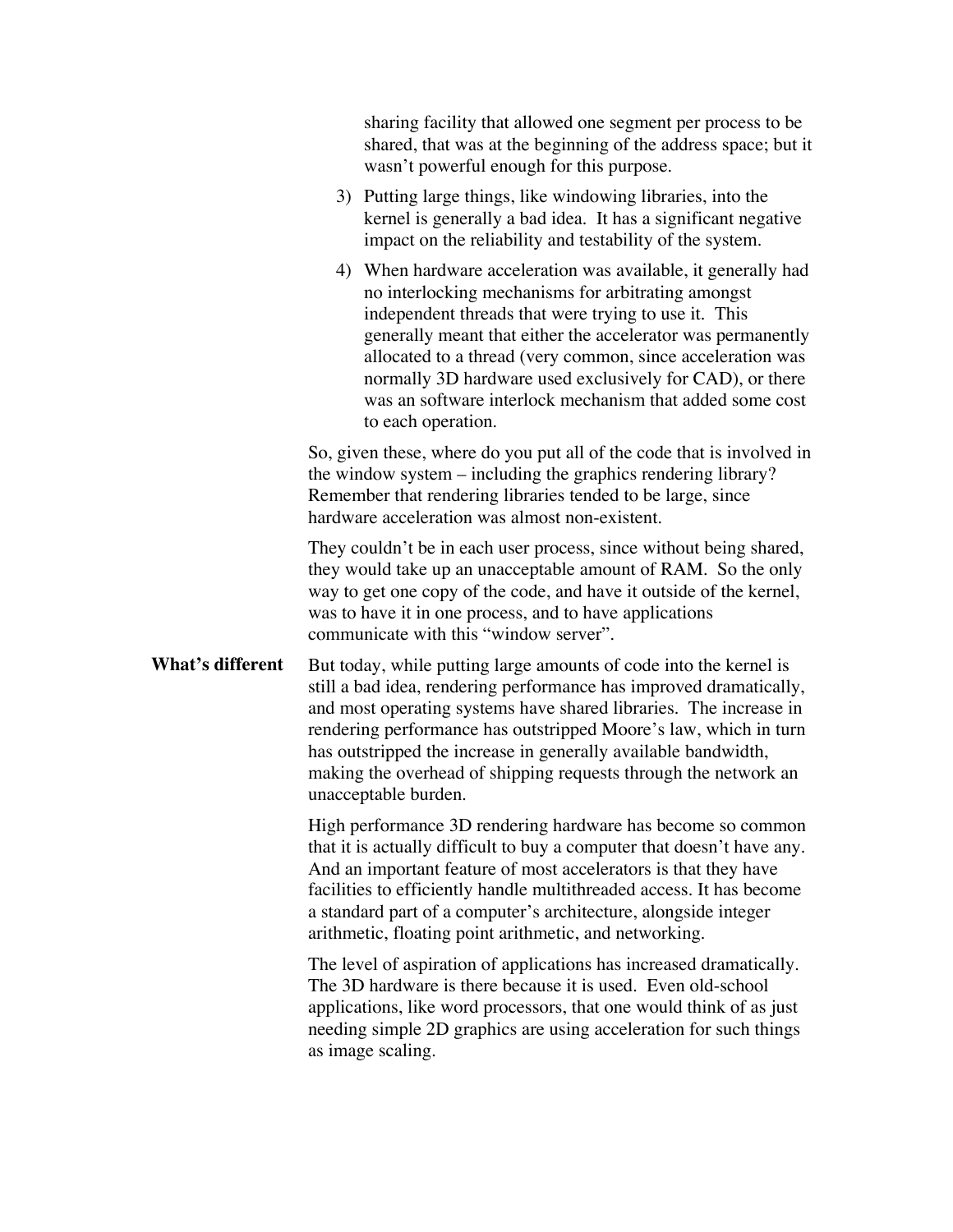|                         | It's been interesting to watch the evolution in the way applications<br>use X11. It has become standard to sidestep the servers rendering<br>and use the direct screen access extensions and libraries like libart.                                                                                                                                                                                                                                                                                                                                                                                            |  |  |
|-------------------------|----------------------------------------------------------------------------------------------------------------------------------------------------------------------------------------------------------------------------------------------------------------------------------------------------------------------------------------------------------------------------------------------------------------------------------------------------------------------------------------------------------------------------------------------------------------------------------------------------------------|--|--|
| <b>Principles for a</b> | 1) Acceleration is normal, not rare.                                                                                                                                                                                                                                                                                                                                                                                                                                                                                                                                                                           |  |  |
| <b>New Design</b>       | 2)<br>Shared libraries are everywhere.                                                                                                                                                                                                                                                                                                                                                                                                                                                                                                                                                                         |  |  |
|                         | 3) The code path from the application to the accelerator needs<br>to be as short as possible.                                                                                                                                                                                                                                                                                                                                                                                                                                                                                                                  |  |  |
| The design              | Given these, the basic outline of the design falls out fairly<br>naturally. I would make the "window system" so minimal that it is<br>almost non-existent. Each graphical application gets direct access<br>to the hardware, and a window is nothing more than a clipping list<br>and an $(x,y)$ translation. I would build a "device driver" that did<br>nothing more than manage the clipping lists and hand out graphic<br>device ports. This might actually be best done at user level, rather<br>than a device driver, using shared memory and semaphores.                                                |  |  |
|                         | There are a variety of "hairy bits" that make this more<br>complicated:                                                                                                                                                                                                                                                                                                                                                                                                                                                                                                                                        |  |  |
|                         | It doesn't just maintain clipping lists. It maintains the "true shape"<br>of each window, and a stacking order. The windows clip is<br>derived from these by subtracting from the clip for a window the<br>shapes of all of those above it. Whenever the shape or stacking<br>order of a window is changed, clip lists get updated. If an<br>application has its clip list changed I would notify it via a message<br>on the mouse/keyboard event queue. Until the application<br>acknowledges the clip change, the old window shape has to be<br>considered as being continuously damaged by the application. |  |  |
|                         | It has to handle resource allocation within the accelerator,<br>including texture space and rendering ports.                                                                                                                                                                                                                                                                                                                                                                                                                                                                                                   |  |  |
|                         | Some other device drivers would be affected:                                                                                                                                                                                                                                                                                                                                                                                                                                                                                                                                                                   |  |  |
|                         | 1) The mouse driver would need to have an association<br>between clipping lists and processes to deliver events to. It<br>is the natural place for one small piece of UI policy: that<br>once a mouse button goes down, all following events get<br>delivered to the same process until all buttons are up.                                                                                                                                                                                                                                                                                                    |  |  |
|                         | 2) The keyboard driver would need to have a notion of the<br>"current focus" and send keystrokes only to that process<br>(== file descriptor, from the drivers point of view). And an<br>IOCTL to request the focus, and some pseudo keystroke<br>events to indicate focus gained and lost.                                                                                                                                                                                                                                                                                                                    |  |  |
|                         | 3) It is quite likely that the keyboard and mouse driver should<br>be merged at the higher levels so that applications only                                                                                                                                                                                                                                                                                                                                                                                                                                                                                    |  |  |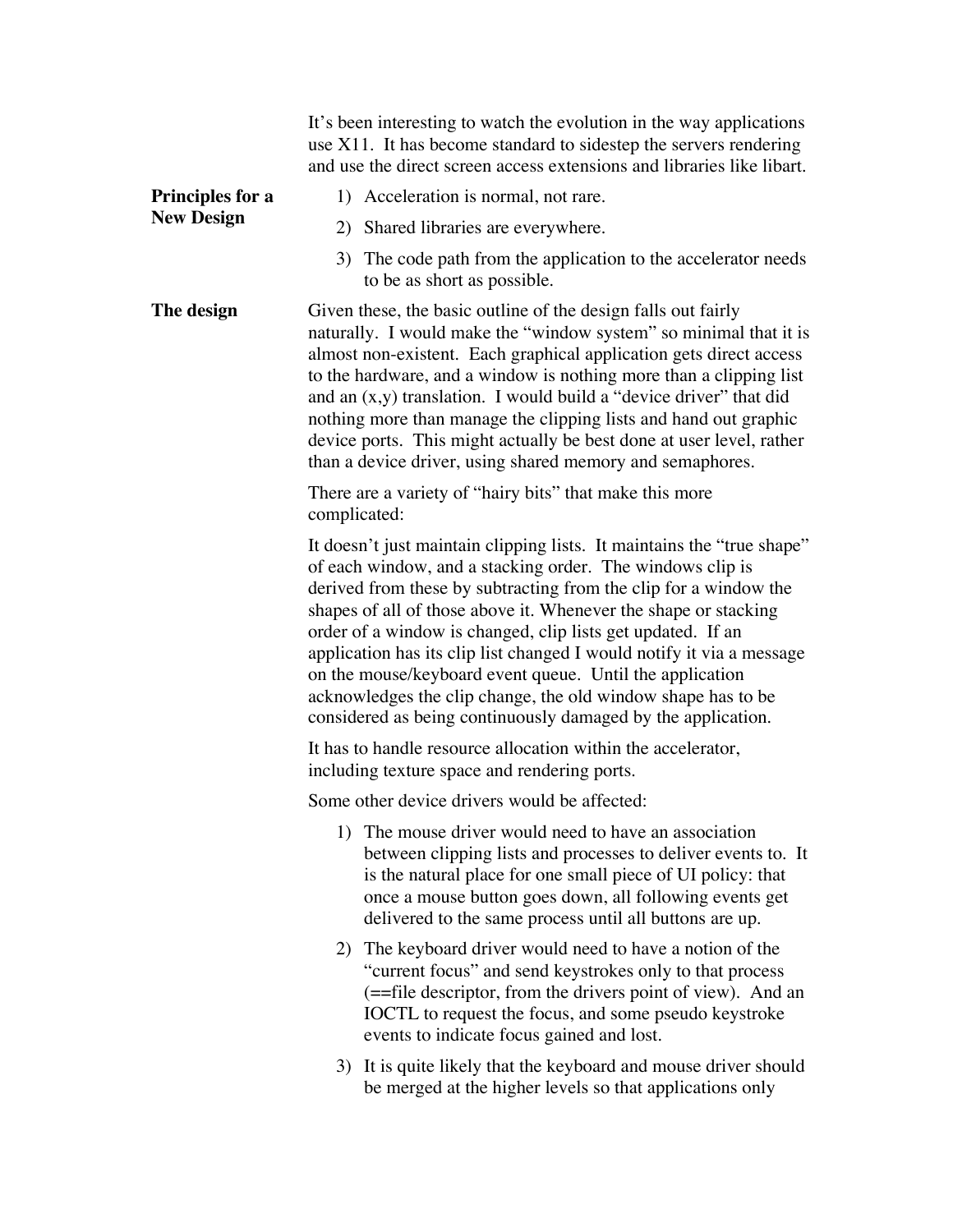|                                       | have one file to read events from. This also straightens out<br>temporal ordering hazards between the mouse and the<br>keyboard.                                                                                                                                                                                                                                                                                                                                                                                                                                                                                                                                                                                                                                                                                                                  |
|---------------------------------------|---------------------------------------------------------------------------------------------------------------------------------------------------------------------------------------------------------------------------------------------------------------------------------------------------------------------------------------------------------------------------------------------------------------------------------------------------------------------------------------------------------------------------------------------------------------------------------------------------------------------------------------------------------------------------------------------------------------------------------------------------------------------------------------------------------------------------------------------------|
|                                       | Almost everything else would be done at user level, in the user<br>process: rendering, window borders, and the hard parts of<br>cut/paste/drag/drop. It also needs to have its own mouse/keyboard<br>distribution since the kernel only does coarse grained distribution<br>based on window shape. The kernel knows nothing of the details<br>within a window.                                                                                                                                                                                                                                                                                                                                                                                                                                                                                    |
|                                       | I wouldn't use signals for anything. Everything would go through<br>a unified message queue (along with mouse and keyboard events).                                                                                                                                                                                                                                                                                                                                                                                                                                                                                                                                                                                                                                                                                                               |
| <b>Implications</b>                   | This allows a wide range of rendering libraries to be supported.<br>The window system knows nothing of rendering and imposes no<br>preconceived notions on it. I wouldn't expect applications to deal<br>directly with rendering, rather I'd expect a small number of<br>rendering libraries to be written. The three most likely candidates<br>are OpenGL, something that does roughly the PostScript rendering<br>model, and something that does roughly the X11 rendering model<br>(it may also have an Xlib compatible API).                                                                                                                                                                                                                                                                                                                  |
| Window borders                        | Do them in the application library!                                                                                                                                                                                                                                                                                                                                                                                                                                                                                                                                                                                                                                                                                                                                                                                                               |
| Painting policy<br>(double buffering) | These days it's becoming required to implement double buffering.<br>For anyone who's ever used OSX, the experience is totally<br>addicting and quickly become a non-negotiable feature (along with<br>anti-aliased fonts!). One of the nice things about this design is that<br>it allows for either use of double-buffering hardware or OSX-like<br>rendering offscreen and compositing into the framebuffer. It's up<br>to the rendering library. This does introduce a tricky bit of<br>coordination that will have to be worked out: how to manage the<br>compositing & buffer flipping, particularly in the face of video<br>sync issues.                                                                                                                                                                                                    |
| X11 compatibility                     | There are two cases: for local X11 apps, the best solution is an<br>Xlib compliant rendering library that does everything locally. I<br>would not push the compatibility library too far: in particular, all<br>the X facilities for supporting window managers I would just flush.<br>The remote case is somewhat harder. One could just port an X11<br>server to this environment, much as it has been ported to OSX.<br>This would be pretty heavyweight, although quick and easy to put<br>together. I think that a more viable solution in the long run would<br>be to replace the X protocol with a very simple pixel copying<br>protocol that uses the user-level rendering libraries in the<br>application to render to a local image buffer, then copies the pixels<br>over the net in something that looks vaguely like a video stream. |